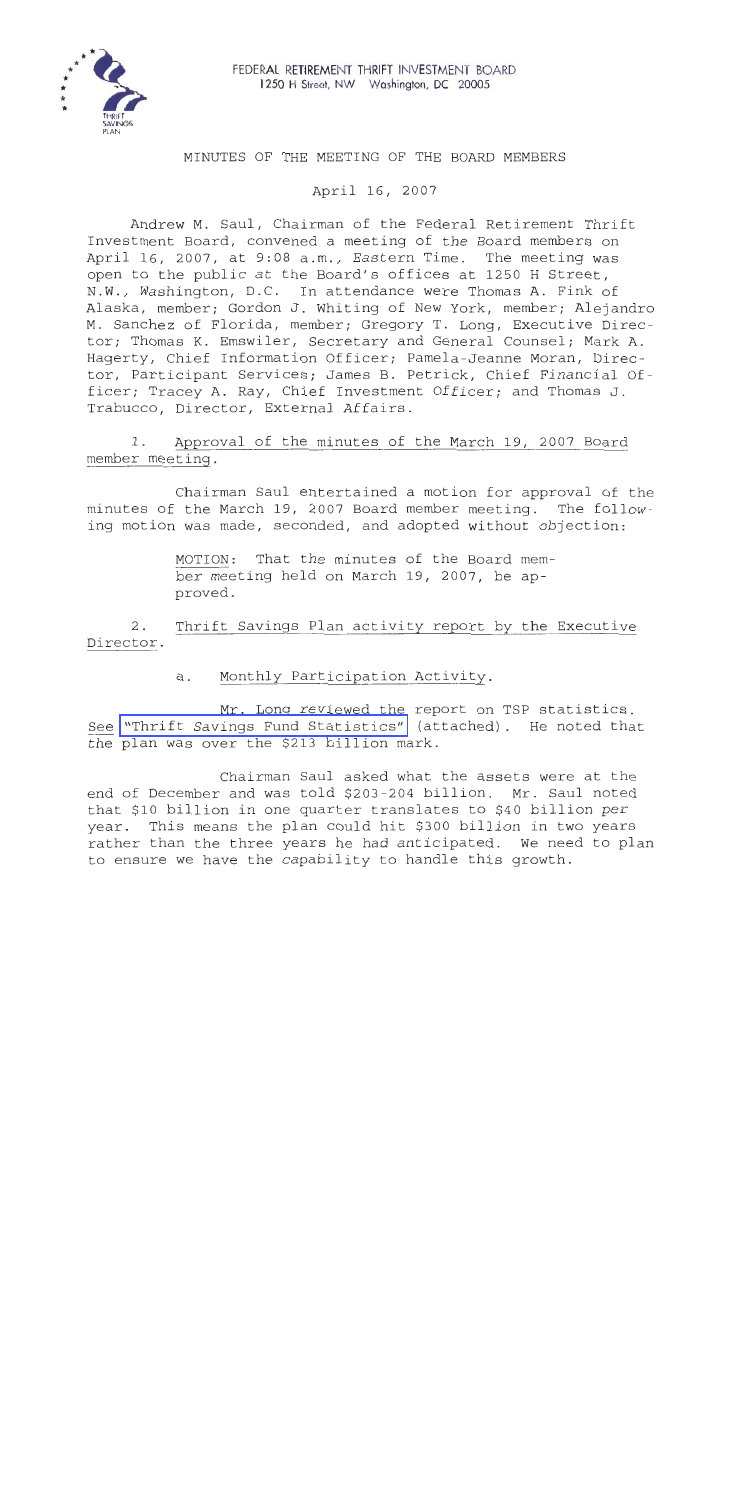Mr. Long reported that the Plan has approximately 3,735,000 participants. This represents a growth of approximately 140,000 participants in one year. This will lead to an even greater cash flow into the Plan. Chairman Saul said that the challenge will be keeping up with this. Mr. Long noted that the uniformed services' participation rates increased from 24.3 percent to 24.6 percent and that the active duty Navy's participation rate was approaching 50 percent.

## b. Legislative Report.

Mr. Trabucco reported that Congress had been in recess and that there was little activity to report on the divestiture bills that had been introduced. The divestment bill for Darfur is H.R. 180. The Iran Energy Sector Divestment bill is H.R. 1357. He expects Congress to introduce a bill requiring divestiture from countries that sponsor terrorism.

All members, except one, of the Employee Thrift Advisory Council, have been appointed since the last meeting. We've reached out in particular to the representative from the Department of Defense in order to become more engaged with them. Mr. Long worked with Navy and Marine Corps news and did a piece that will be distributed at bases worldwide. The Chief of Naval Operations had just done a similar piece promoting participation in the TSP.

## 2. Review of Deloitte & Touche Semi-Annual Financial Report.

Melissa Krause presented the results of Deloitte and Touche's review of the Agency's financial statements. Deloitte and Touche concluded that the Agency's financial statements fairly presented the net assets and the changes in net assets and were in conformity with accounting principles generally accepted in the United States. The scope of the work was similar to prior years and was performed at the FRTIB, SI International (Fair Oaks), Switch & Data (Pittsburgh), and SunGard (Birmingham). The March 26, 2007 memorandum of Deloitte and Touch (attached) was an unqualified clean opinion.

Chairman Saul asked Ms. Krause to comment on the Agency's controls. She responded that the CFO's efforts to document the internal control processes and structures was encouraging. Deloitte and Touche has been updated on the status of this work but has yet to validate it. Mr. Long stated that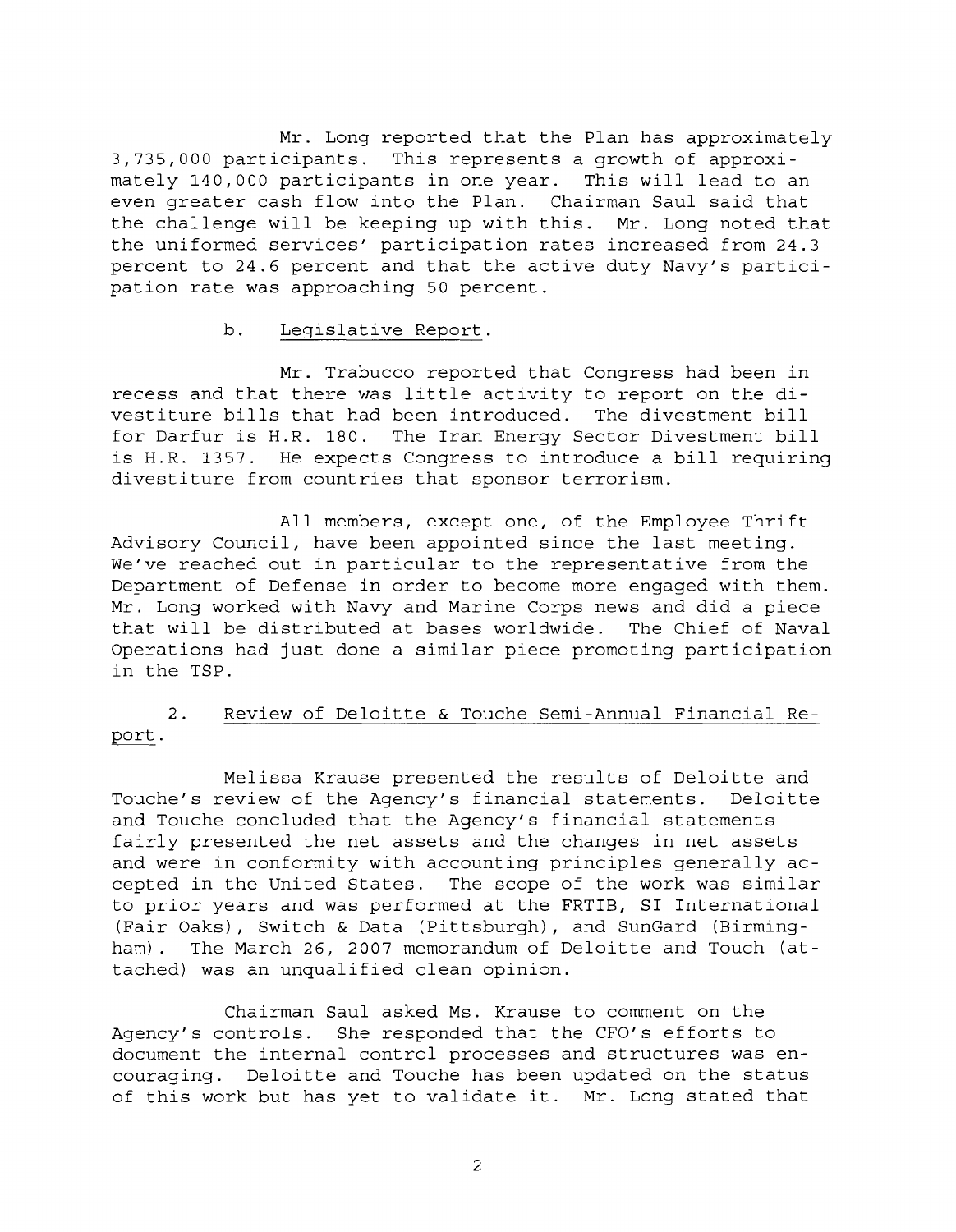we ware working on implementing OMB Circular 123 and that Mr. Petrick is leading these efforts. Mr. Petrick added that we have purchased software to monitor controls, done training, have monthly meetings, and will report to the Board in October. The software will allow us to put all controls in one place and to identify any gaps. Mr. Duquette of Deloitte and Touche remarked that he had provided A-123 training to Agency personnel.

Mr. Fink remarked that the financial statement showed that investment expenses were double the amount charged in 2005. He assumed that this was due to higher turnover, but that the new split on fees should offset this. He then noted that administrative expenses were \$14 million less in 2006 than in 2005 and asked whether this was partially due to a \$3 million increase in forfeitures to the Plan since forfeitures are used to offset administrative expenses. Mr. Petrick stated he believed the numbers listed were not offset by forfeitures, but he would confirm this.

- 2. Quarterly Reports.
	- a. Investment Policy Review.

Ms. Ray reviewed the [April 5, 2007 memorandum](MM-2007Apr-Att2.pdf)  (attached) , on the performance of the G, F, C, S, I, and L Funds through March 2007.

She noted that \$1.6 billion was traded in the C Fund in March, \$1.4 billion was traded in the S Fund in March, and \$3.3 billion was traded in the I Fund in March. The large amount traded was caused by falling markets. In fact, \$865 million was traded in the I Fund on March  $5<sup>th</sup>$ . We had a trading credit of almost \$1 million. This was largely caused by the March 5<sup>th</sup> transaction costs. We make I Fund trades the next day and the markets opened strongly on March 6th, resulting in a credit of \$8 million. That is, the participants placed orders when the market was low, but the actual transaction occurred when the market was higher. It could have easily gone the other way. Chairman Saul remarked that TSP participants should not be day traders. Mr. Long replied that we are looking at this issue.

Mr. Whiting asked how many participants retire per day. Mr. Long replied 4 to 5 thousand per month. Ms. Moran added that this does not mean that money is leaving the TSP because separated participants have the option of leaving their money in the TSP. Chairman Saul stated that these large trades

 $\overline{3}$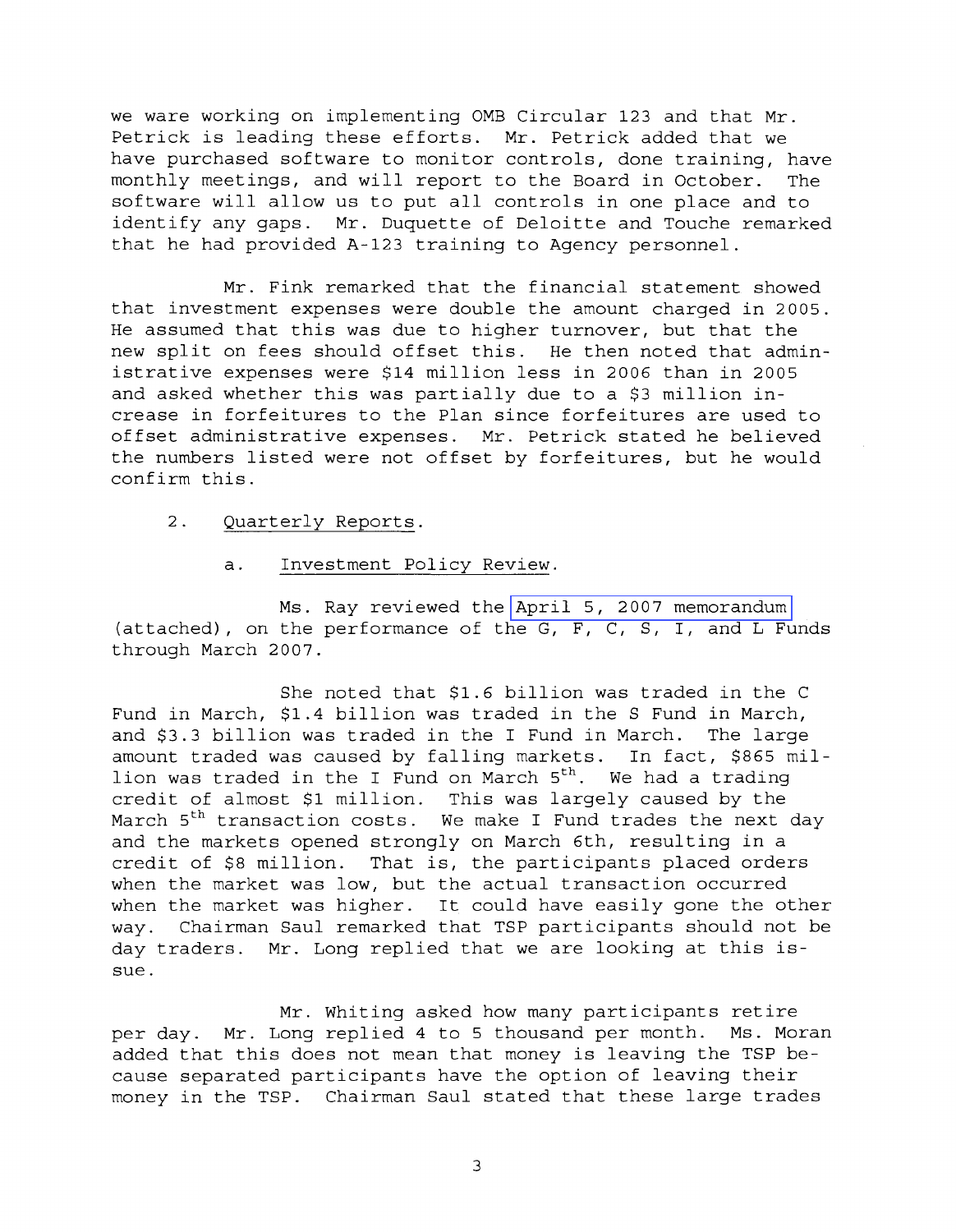were caused by market conditions; participants became scared when the markets dropped. Mr. Sanchez stated that this shows the need for continued education efforts on the importance of long-term investing. Mr. Fink stated that he would like to know how many participants retire per year.

Ms. Ray noted that there were 268 thousand interfund transfers in March; this exceeded the previous monthly high of 240 thousand. Chairman Saul asked whether these volumes stressed the system. Mr. Hagerty remarked that it did, but that the system was able to process all transactions on a timely basis. We are looking at long term solutions to ensure that investments are never delayed. Chairman Saul remarked that the system must be capable of responding to a macro event. The recent market downturn was not a major event. A market downturn of 10-15 percent would be a major event. He asked how the system would respond to such an event. Mr. Hagerty replied that we have already hired IBM to ensure that the system has adequate capacity for continued growth. Chairman Saul stated that he would like to have a report on this at the next meeting.

Ms. Moran noted that the March Board meeting minutes included a chart showing withdrawal trends over the last three years. Mr. Long stated that it will give a sense of how much they have grown over time. Mr. Hagerty remarked that we could increase the systems capacity in the short term. At present, only three-fifths of the system is turned on. We don't use the rest because to do so is expensive and currently not necessary. IBM could turn on the rest very quickly. Mr. Whiting asked if there was a world-wide event, are we sure IBM would be able to promptly respond to our request. Mr. Hagerty replied that these are the very issues we are currently addressing with IBM. Mr. Whiting asked what the Agency did in response to the attacks of September 11, 2001. Mr. Petrick replied that the TSP was monthly valued in 2001 and that the markets were closed for a few days after September  $11^{th}$ . A daily valued plan is very different from a monthly valued plan. Chairman Saul stated that we need a short term plan to respond to a large upturn or downturn in the markets.

Ms. Ray returned to her report and noted that, since inception, the L Funds have outperformed the C and G Funds. Last month, \$206 million went into the L Funds-13 percent of the month's contributions. Currently, almost \$19 billion is invested in the L Funds. Proxy voting was done properly.

 $\overline{4}$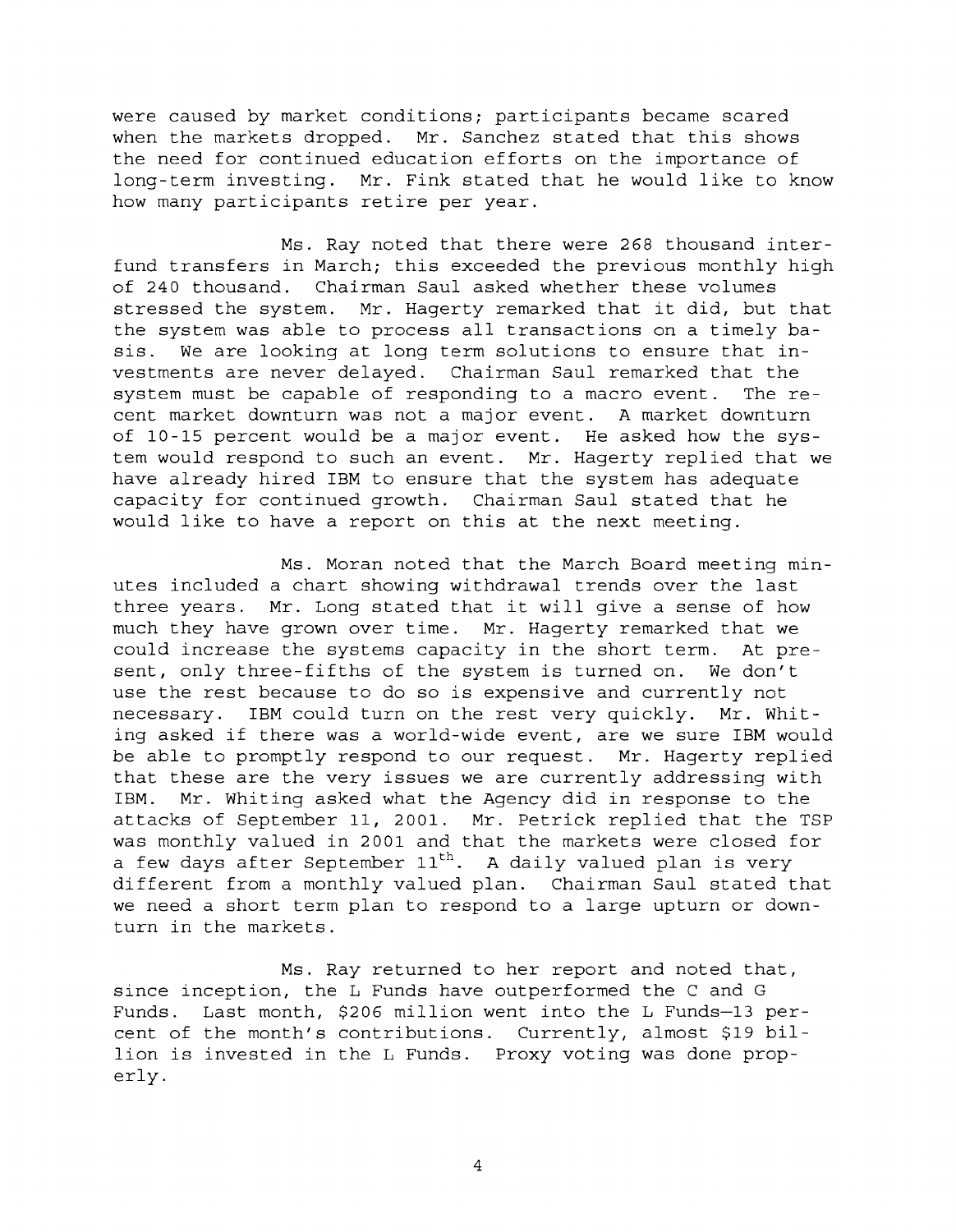After this discussion, the members made, seconded, and adopted the following resolution by unanimous vote:

## RESOLUTION

WHEREAS the Federal Employees' Retirement System RESOLUTION<br>WHEREAS the Federal Employees' Retirement System<br>Act of 1986, as amended (5 U.S.C. § 8401 <u>et seq</u>.)<br>provides that the Board members shall establish Act of 1986, as amended  $(5 \text{ U.S.C. }$  \$ 8401 et seq.) provides that the Board members shall establish policies for the i'nvestment and management of the Thrift Savings Fund (5 U.S.C. **5** 8472 (f) (1) and  $(2)$  ); and

WHEREAS the Board members at this meeting have reviewed the investment performance and investment policies of the Government Securities Investment Fund, the Fixed Income Index Investment Fund, the Common Stock Index Investment Fund, the Small Capitalization Stock Index Investment Fund, and the International Stock Index Investment Fund; and

WHEREAS the Board members are satisfied with the investment performance and investment policies of these Funds;

NOW THEREFORE BE IT RESOLVED that the current investment policies for the Government Securities Investment Fund, the Fixed Income Index Investment Fund, the Common Stock Index Investment Fund, the Small Capitalization Stock Index Investment Fund, and the International Stock Index Investment Fund are affirmed without change.

Chairman Saul asked whether the system could handle 4 to 5 times average daily volume. He was told that it could probably handle 4 times. He asked what if volumes exceeded 4 times and was told it might delay investments and that we are examining using Pittsburgh as a parallel operating site if such an event occurred.

b. Ouarterlv Vendor Review.

Mr. Petrick reviewed his April 5, 2007 memorandum entitled ["Quarterly Financial Assessment of TSP's Primary Ven](MM-2007Apr-Att3.pdf)[dors-April 2007."](MM-2007Apr-Att3.pdf) Attached.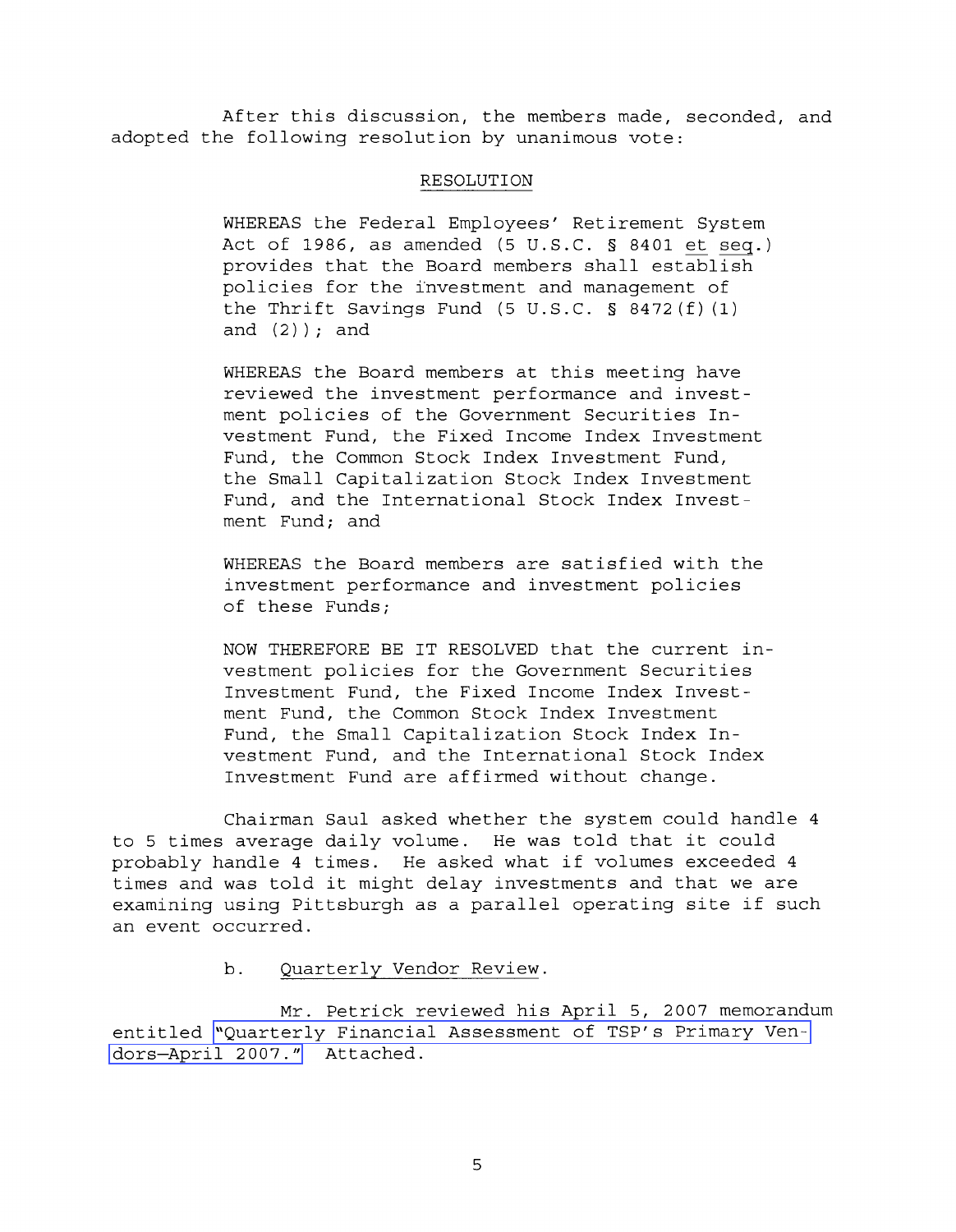SI International continued its strong financial performance and growth through acquisition and new government contracts. We met with SI's president to discuss the goodwill item shown on their balance sheet. It reflects their acquisition of other companies and is required to be shown on their books. Approximately 90 percent of the assets they acquire is goodwill. SI returns exceed its long-term planning standard of 20 percent. We have no concerns regarding SI International.

We continue to monitor Spherix due to its losses in BioSpherix, which were larger last year than in prior years. We have been assured that these losses do not affect InfoSpherix and that they are financed by lines of credit. InfoSpherix's assets will not be used to cover these losses. We will continue to monitor this.

Barclays continues to look strong. A possible merger with the Dutch Bank, ABM, has been reported in the press. Mr. Sanchez remarked that ABM operates in the U.S. as LaSalle Bank. This is all speculative now, but the acquisition could make Barclays so big that they could not be subject to acquisition. Ms. Ray added that the Royal Bank of Scotland was also attempting to acquire ABM.

Switch and Data had a successful IPO in February and that it has been able to pay down its debt. The IPO was ahead of schedule and that fact is a good sign. It took in about \$153 million and used about \$100 million to pay down its debt of \$139 million. It will use the remaining amount to continue its business plan. Mr. Fink asked whether the balance sheet reflects the IPO and was told that it does not.

RR Donnelly has continued to make acquisitions and has very strong financials. We have no concerns regarding RR Donnelly.

MetLife's insurance ratings are all very good. Financial strength is the top criterion we use when we choose an annuity provider. MetLife is obviously one of the strongest insurance companies.

5. Closed session.

On a vote taken by the Secretary before the meeting, the members closed the meeting for a discussion of internal personnel matters.

 $\epsilon$